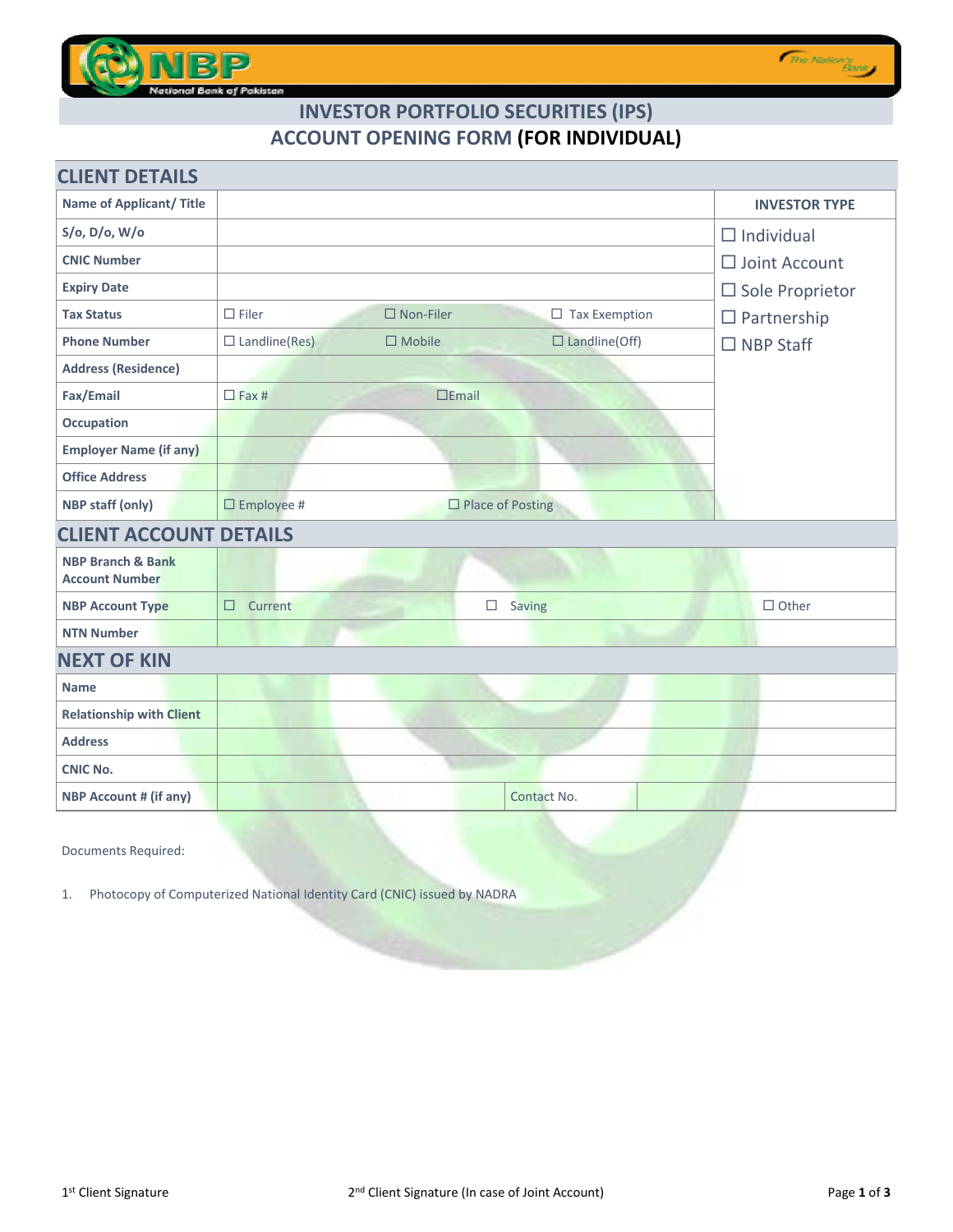

| <b>IPS OPERATING INSTRUCTIONS</b>                                                                                                        |                                                                              |             |                              |                           |
|------------------------------------------------------------------------------------------------------------------------------------------|------------------------------------------------------------------------------|-------------|------------------------------|---------------------------|
|                                                                                                                                          | The Account will be operated by (Please tick the relevant box) $\Box$ singly |             | $\Box$ jointly               | $\Box$ either or survivor |
| Joint Applicant's Details (In case of Joint and Either or Survivor Accounts)                                                             |                                                                              |             |                              |                           |
| <b>Name</b>                                                                                                                              |                                                                              |             |                              |                           |
| $S$ /o, D/o, W/o                                                                                                                         |                                                                              |             |                              |                           |
| <b>CNIC Number</b>                                                                                                                       |                                                                              |             |                              |                           |
| <b>Expiry Date</b>                                                                                                                       |                                                                              |             |                              |                           |
| <b>Zakat Exemption</b>                                                                                                                   |                                                                              |             |                              |                           |
| I/We have read the rules governing the conduct of IPS Account & I / we agree to abide by the terms and conditions as described overleaf. |                                                                              |             |                              |                           |
| Name                                                                                                                                     |                                                                              | <b>Name</b> |                              |                           |
| Signature of Customer                                                                                                                    |                                                                              |             | <b>Signature of Customer</b> |                           |
| Date                                                                                                                                     |                                                                              | Date        |                              |                           |

## (For Bank's Office Use only)

| <b>NBP ACCOUNT VERIFICATION</b> |                               |  |  |  |
|---------------------------------|-------------------------------|--|--|--|
| Branch Name with Code           | <b>Branch Name with Code</b>  |  |  |  |
| <b>Branch Manager Name</b>      | <b>Operation Manager Name</b> |  |  |  |
| Signature                       | Signature                     |  |  |  |
| Stamp                           | Stamp                         |  |  |  |

(For Treasury Operations Division Use only)

| <b>IPS ACCOUNT VALIDATION</b>                        |                      |  |  |  |  |
|------------------------------------------------------|----------------------|--|--|--|--|
| <b>IPS Account Number (To be generated by TOPSW)</b> |                      |  |  |  |  |
| <b>TOPSW Officer</b>                                 | Wing Head, TOPSW     |  |  |  |  |
| Signature                                            | Signature with Stamp |  |  |  |  |

## **Terms & Conditions**

The custody and related IPS services provided by National Bank of Pakistan are governed by the following Terms & Conditions:

- 1. Any person(s) opening or operating an IPS account with NBP will be deemed to have read, understood and accepted the Terms of the IPS Account and the applicable Schedule of Bank Charges issued and amended from time to time by NBP are applicable on this account.
- 2. Only one IPS Account in NBP can be opened by an individual for the purpose of investment in Securities.
- 3. It is a mandatory a requirement for IPS Customer/Client to have and maintain a have PKR denominated account with NBP to be eligible for opening an IPS Account/Custody Account. All funds for settlement and or buy and sell of Securities will be routed through their PKR Account.
- 4. Subject to the terms and conditions or covenants set forth herein the IPS Account holder /Client/Customer hereby irrevocably and unconditionally authorizes NBP to perform such functions and activities as may be necessary or deemed appropriate by NBP for performance of its functions and activities as per applicable laws.